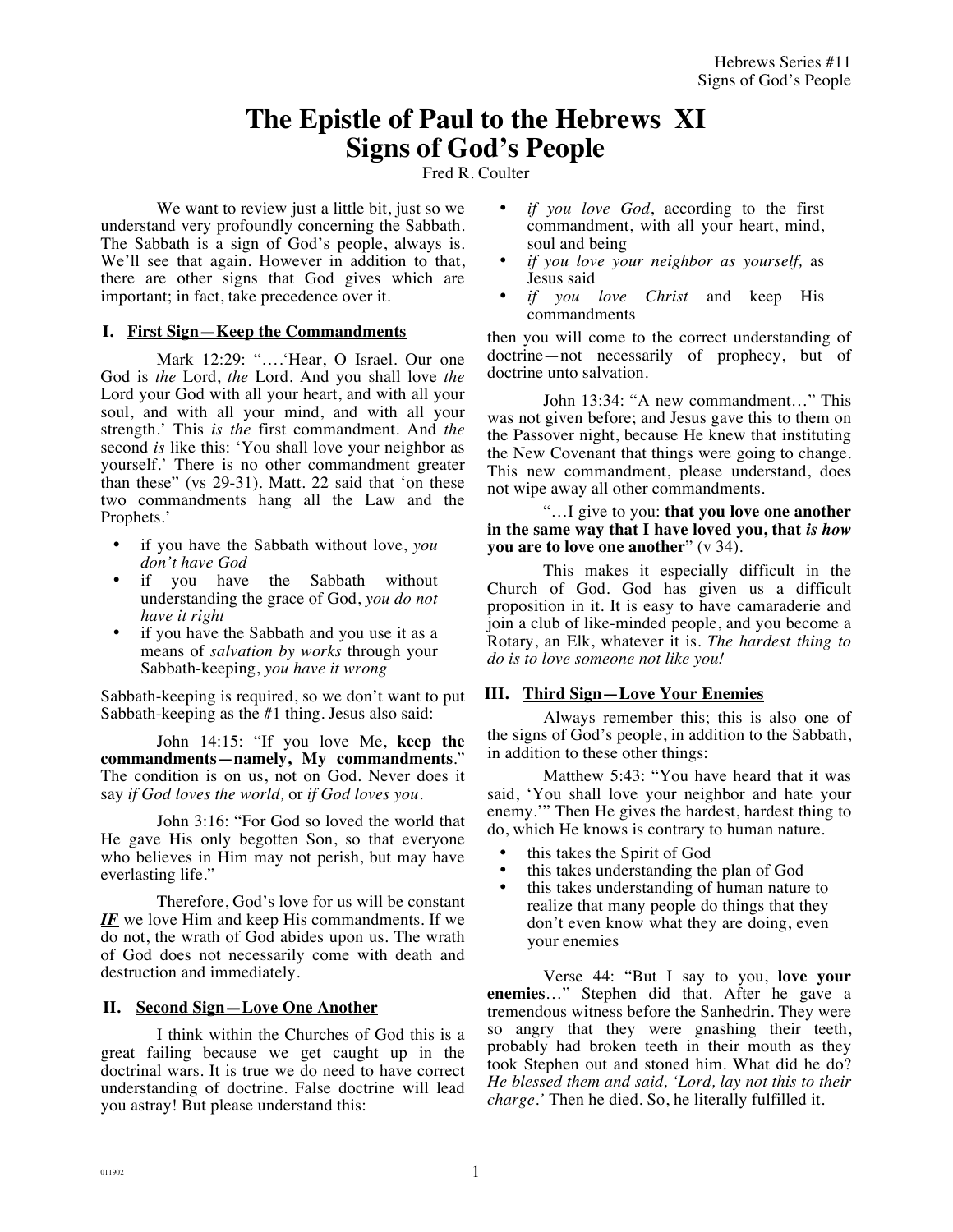"…**bless those who curse you**…" (v 44). Why? *Vengeance belongs to God,* and He'll take care of it in the final analysis. Besides, maybe they're just filled with hate themselves that that is part of the curse that is upon them and you should pity them for the way that they are. It doesn't mean you have to be friends with them. It just means you don't hate them.

What about the 9/11 episode? God has the civil authorities that He says He's raised up and given the sword. He will use those to execute His vengeance. We can hate the deed, but truly, we ought to really feel sorry for those Arabs who have such a hateful religion that they live by the sword. Remember in *Fiddler on the Roof* when the young man came to the rabbi and he said, 'Rabbi, is there a blessing for the Czar?' He stroked his beard and thought a little while, and he said, 'Yes, my son, may the Lord bless him and keep him *far away* from us!' That's still loving your enemy.

To love your enemy means that you don't take up the sword and fight him. God will take care of it; *He will!* This is a tough one!

"…**do good to those who hate you, and pray for those who despitefully use you and persecute you**" (v 44). *That's hard to do!* The truth is being a true Christian is really a difficult proposition. Without the Holy Spirit of God and you growing in it, it's an impossible thing to do.

I would have to say that just like it was said of the kings of Israel of old when the enemies came up against them, 'We'll surrender to them, because the kings of Israel are compassionate.' That is true even of modern Israel today. We go in an we bomb Afghanistan—parts of it—to near oblivion, and those who say, 'we're on your side' we come in and 'hug and kiss them' and say we'll rebuild the whole place. The movie, *The Mouse that Roared—*a little island government about ready to go into bankruptcy and they didn't know where they were going to get the money, so they came up with a great idea: let's declare war on the United States. Let them invade and we'll repent and they'll come in and rebuild us and we'll have a great economy.

This is also a built-in, natural trait that God has given to most Israelites! Not Levi and Simeon, because they had the sword, but most Israelites, especially Joseph—Ephraim and Manasseh—and because of that we get 'simple-headed' and stupid at times and get taken advantage of. However, God would rather have you be kind and compassionate and be taken advantage of, than to be mean and hostile and curmudgeon and overbearing.

Verse 45: "So that you yourselves may be *the* children of your Father Who *is* in heaven…"

Then He gives a statement to help us to understand lest we get caught up in: God has called us and 'tu tu' to the rest of the world.

"…for He causes His sun to rise on *the* evil and *on the* good, and sends rain on *the* just and *on the* unjust. For if you love those who love you, what reward do you have? Do not the tax collectors…" (vs 45-46). He uses that because you know that all tax collectors are the most despised, hated, of any in the world; always, since the beginning of taxation.

"…practice the same *thing?* And if you salute your brethren only, what have you done *that is* extraordinary? Do not the tax collectors practice the same *thing?* Therefore, you shall be perfect, even as your Father Who *is* in heaven is perfect" (vs 46- 48).

- that's the whole goal of overcoming and striving against sin
- that's the whole goal of the reason that God has called us, that we can practice this new commandment

Let's understand why it is more difficult within the Church of God. When we were in the world we could select our friends. What is the old saying, and you saw it from the time you entered into the sandbox: *'Birds of feather flock together and they love their own.'* You have little clichés and little gangs and so forth. I saw it when I was growing up.

I remember when I was in the third grade. I wanted to be one of those safety patrolmen and I could have on one of these little white harnesses that they had, and you have a badge on it and you stand in the corner and you've got a flag that you put out there to stop. They announced at school that they're going to choose the student patrol kids who could get out there and do that. Oh, I wanted that so bad! But, I wasn't one of the 'birds that flocked together.' So, it was a political thing. The son of the mayor got one. The son of the leading banker got another. The son of the principal of the high school got one. So, I got a real early lesson in partiality.

When we come into the Church of God, we do not have the selectivity or the sense of choosing our own, and we have the partiality of saying 'I like this person. I don't like that person.' We get a whole different mix, and yet, we have the commandment that we are to love each other as Christ has loved us. Here's why it's difficult within the Church of God, and it's more of a challenge to do so, and that's why we need the Spirit of God to do so.

1-Corinthians 1:26: "For you see your calling, brethren, that *there are* not many who are wise according to the flesh…"—are called. So, what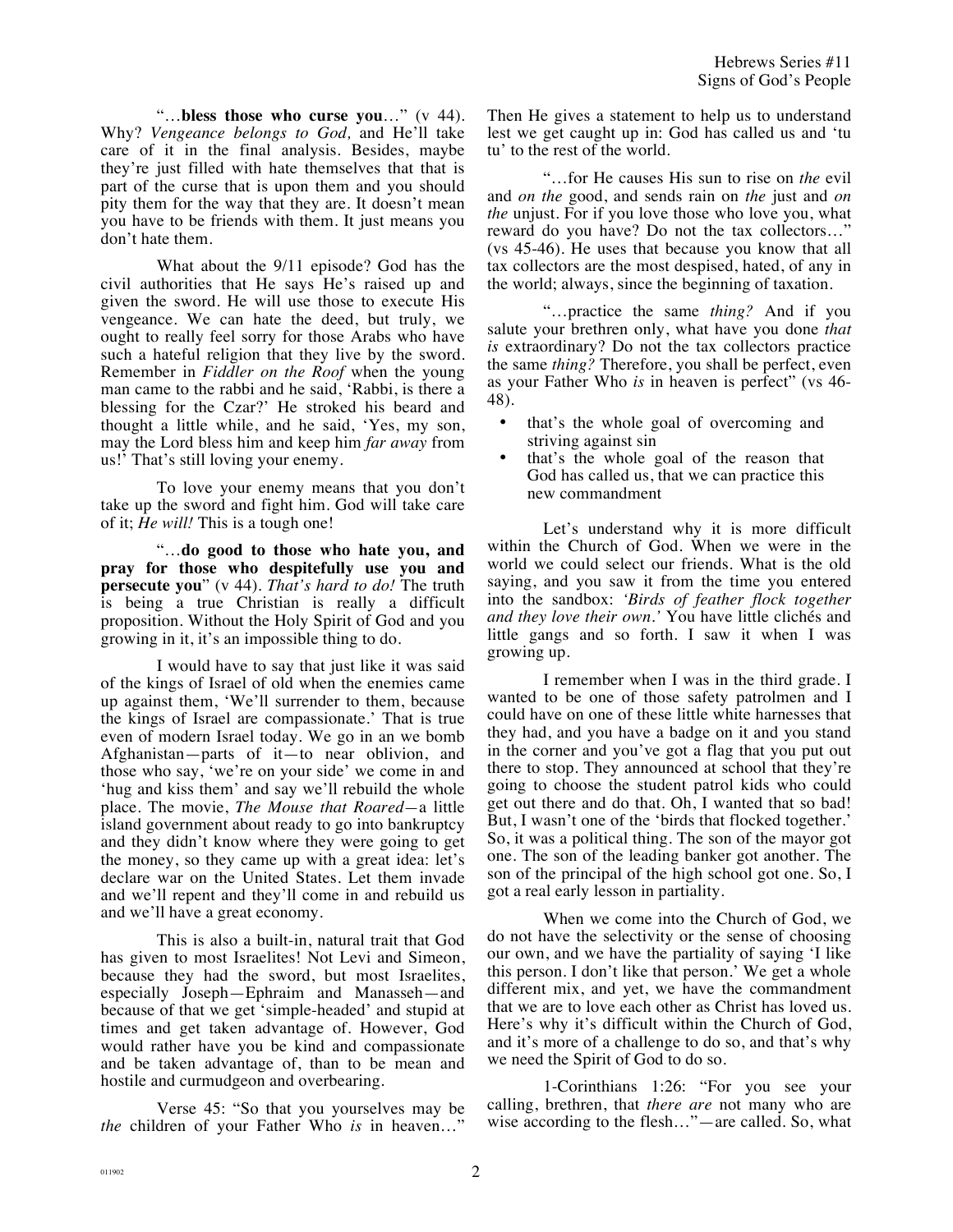happens? *We have a lot of people who just are not well educated!* Those of us who have become well educated have had to work at it.

You've probably heard me tell the story of how I had to learn English. It goes back to 1953 when I made the 'wise decision' three months before graduation of high school to join the army. I joined for three years. Later I found out that I could have volunteered for the draft and only done two, but you see how smart I was. I wanted to be patriotic! I was RA [regular army] and even remember my number. They said to remember that serial number and never forget it.

In high school math and science were my strong forte. Of course, with sibling rivalry with my sister who was a year and half older than I, she was good in English and not good in mathematics. I determined I would be good in math and just sloughed along with English. Well, after I got out of the service and I decided the only way I could do anything was go to college, so I had the GI plan. I went to the College of San Mateo; it was a junior college at that time. I knew that I was very bad in reading, and I knew I was very bad in English. When I started going to San Mateo Jr. College I started at night. I knew I needed a running start and I was about 24-25 at the time.

I took public speaking, speed-reading, and when I started I could only read about 75 wpm how's that for speed—huh? I finally got it up to where I could read 250 wpm, so that improve. Then the next semester I decided I knew I could not qualify for English 101, so I signed up for 'bonehead' English. They gave assignments: write a page on this and I would go home and I couldn't think of a thing. I'd walk back and forth, I didn't know how to write anything. Then they had a test that you would take. After six weeks of that I was hauled before Dr. Sharp—a German professor—and you talk about 'steely' eyes. You'd just tremble.

He looked at me with those eyes and said, 'How did you get in this class?' *I just signed up for it!* 'Your test scores are so bad that you do not even qualify for the English for the foreign born!' That's true! *What must I do?* 'You can stay in the class, but you know—he gave me a courtesy D-minus the first six weeks—you have to pass with a B-minus or you cannot continue in college.' I said *okay.* So, a woman (can't remember her name) ran a private school right close to where I lived. I went over to her school and said I've got a problem. She took me down to the teacher who taught  $4<sup>th</sup>$ ,  $5<sup>th</sup>$  and  $6<sup>th</sup>$  grade.

She wanted to know where I was in English, so she made me to do the thing I hated to do. She said to stand at the blackboard and write this sentence. I wrote it out. She said to diagram it.

Started out in the  $6<sup>th</sup>$  grade level. Couldn't do it. We went down to the  $5<sup>th</sup>$  grade level. Wrote another sentence. Diagram it. Which is subject and which is verb? Where's the preposition? What's the object of the preposition? *BLANK!*  $4<sup>th</sup>$  grade—let's make this simple! Sure enough, I couldn't even do  $4<sup>th</sup>$  grade. All right, 3<sup>rd</sup> grade. Here I am at 25, starting out English in the  $3<sup>rd</sup>$  grade. I took private tutoring everyday after school and doing it before I went to work, too. I worked at night.

Needless to say, I got everything up. I got an A on my final exam in the writing and ended up with a B-minus for the course and passed. I can tell you, from experience, any education that I've had, has come the hard way! If you still see some typos in my letters or some misspellings, you will know that my English today may have improved a great deal. I remember when I first got my computer up and running. I think we had about 35-40 people on the mailing list and I brought the letter up and had Belinda read it, and it was so bad she said, 'Do you have 'spell check' on your computer? I said, 'What's that?' I went home and sure enough it was there. What do you know! Lo and behold, spell check! That's why we need to understand. We don't very many PhDs, we don't very many experts in language and so forth. God intended that!

"...not many who are powerful..." (v 26) political people. 'Would you do me a favor?' *Yes, I'll go talk to the City Council… Board of Supervisors… the Governor personally for you!*

"…not many who are highborn *among you…*. [No princes! No kings!] …Rather, God has chosen the weak things of the world…" (vs 26-27). Brethren, *that's us!* I have to admit it's hard to accept, but it's true. Now you know why we make such foolish mistakes, sometimes more than just time-to-time. This also makes it difficult because we are in the Church together, and wherever you are this would be true:

If you were in the world and you had your choice, you would not choose that person to be your friend to love. So, God has given us a great project—hasn't He? It becomes more important that we learn to love each other and to love God than to just bang the hammer on the Sabbath, though the Sabbath is very important. I think if you just look at Judaism and see that they are very lacking in love, and that you can have all the words of God in your hand—which they don't; they only have the Old Testament; but nevertheless those commandments are there—*without love you have nothing!* I mean, look at Islam. That's a big problem. Everything they do is by *works of law.* When God calls us together and we assemble on the Sabbath, yes we are to keep the Sabbath; no doubt about it!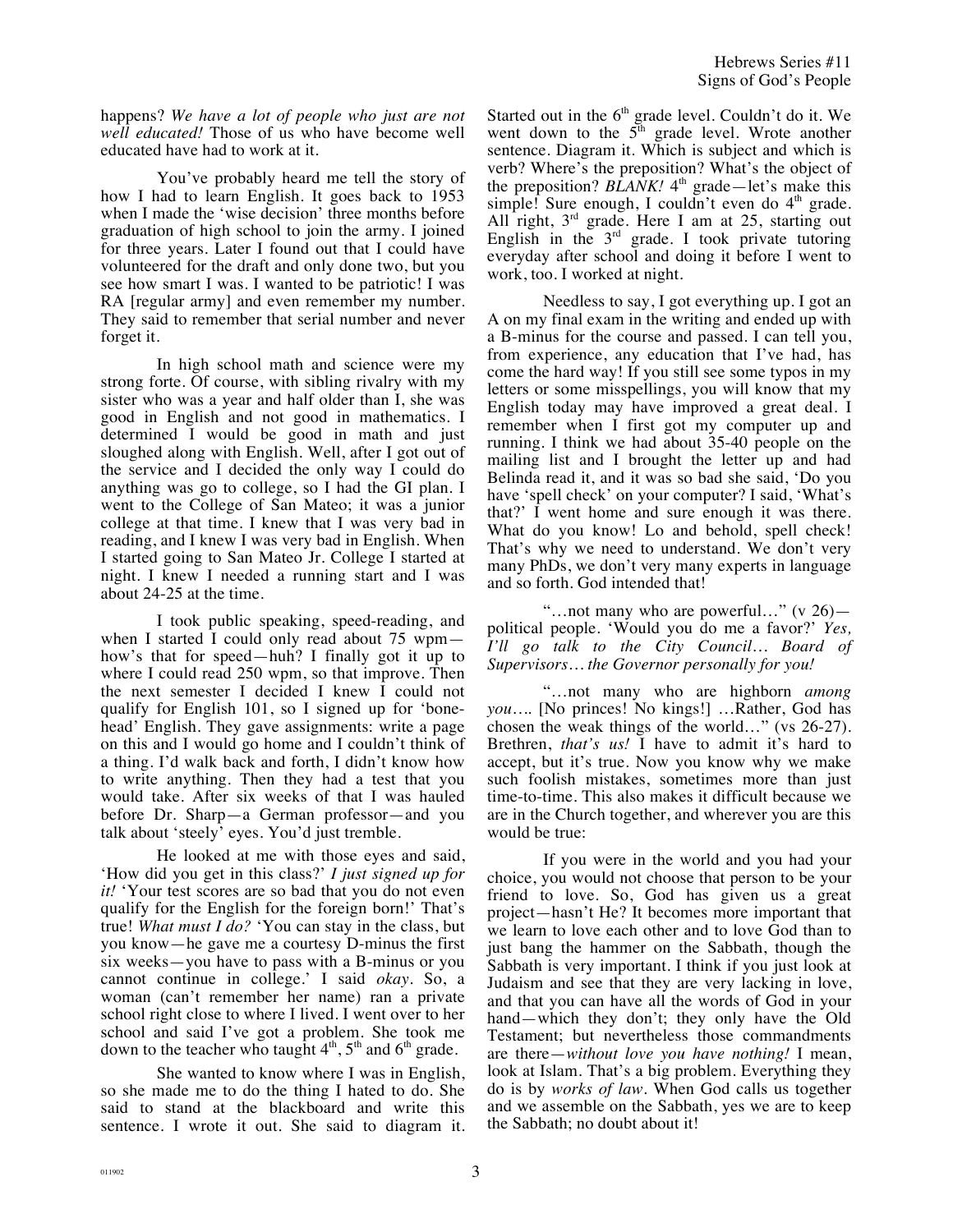Brethren, if we don't have these other things, then we're going to be as futile as they are. That's why when we come together to meet in Sabbath services we have to love each other. We have to love each other and be concerned for each other when we're not assembled together. We have to set aside our own carnal peculiarities and our own carnal choices as to whom our friends are, because God says *He has called all these people* and they are the *friends of Christ*. Though we're foolish! Though we're weak!

"…so that He might put to shame the strong things" (v 27). With it He's going to do a marvelous thing, because if you went out to world rulers today and brought all the people of God together and said, 'Here we are we're going to rule the world.' He'd look out there at our motley crew and say, 'Where did you get these people? What school did you attend? What experience do you have, that you would presume to rule the world?' God is going to make it happen.

"…and God has chosen the weak things of the world so that He might put to shame the strong things. And the lowborn of the world, and the despised has God chosen—*even* the things that are counted as nothing—in order that He might bring to nothing the things that are" (vs 27-28). Always remember this: The tiniest virus can take down the strongest, most virulent person in the world.

Verse 29: "So that no flesh might glory in His presence." We're not going to go to God and say, 'God, I'm sure glad you recognize my talent. I know that You had to call me. How could You escape not calling me, God.' That's why Job went through what he went through. So that Job could not go up and say, 'God, I was perfect in the flesh and You were indebted to me to give me eternal life.' *NO! God is not indebted to any man!* That's why these are the things that are most important for us.

Verse 30: "But you are of Him in Christ Jesus, Who was made to us wisdom from God…" If you have the Word of God you know the true wisdom.

"…even righteousness…" (v 30)—right standing with God the Father in heaven above; direct access to God the Father through the blood of Christ into the Holy of Holies of the throne room in heaven above.

"…and sanctification… [you're set aside as Holy for God] …and redemption… [through the power of the resurrection] …so that, as it is written, 'The one who glories, let him glory in *the* Lord'" (vs 30-31).

This is why God has called us from

everywhere, all different ages—young and old and in between—weak and strong. Most of us today are weak, especially the 'rust belt' crew. Aging is not the problem; it's the rusting out. This will help you understand this commandment even more:

John 13:34 "A new commandment I give to you…" It's not a suggestion! It is not an idea! It is not something that's just good for you to do so that you would like to do it! *It's a commandment!*

"…**that you love one another in the same way that I have loved you,** that *is how* you are to love one another. By this shall everyone know that you are My disciples—if you love one another" (vs 34-35).

While we emphasize the Sabbath, Heb. 4 makes it absolutely crystal clear concerning the Sabbath—and we're here emphasizing it—let us not lose sight of the important things that need to be.

John 15:7: "**If** you dwell in Me…" Conditional! How do you dwell and remain in Christ?

John 14:15: "If you love Me, keep the commandments—namely, My commandments."

John 15:7: "If you dwell in Me and My words dwell in you…" In reference to the Sabbath, what does it say? *The Sabbath was made for man, not man for the Sabbath!* Therefore, *the Son of man is even Lord of the Sabbath!* Those are part of the words of Christ, as well as all His other words—you have to add all of them.

"...you shall ask whatever you desire, and it shall come to pass for you" (v 7). We know other Scriptures which say

- in God's time
- in His will
- in His way

Verse 8: "In this is My Father glorified, that you bear much fruit…

- of love
- of knowledge
- of understanding

"…so shall you be My disciples. As the Father has loved Me, I also have loved you; live in My love. If you keep My commandments, you shall live in My love; just as I have kept My Father's commandments and live in His love. These things I have spoken to you, in order that My joy may dwell in you, and *that*  your joy may be full. This is My commandment: that you love one another, as I have loved you" (vs 8- 12). He said it twice.

Verse 13: "No one has greater love than this: that one lay down his life for his friends. You are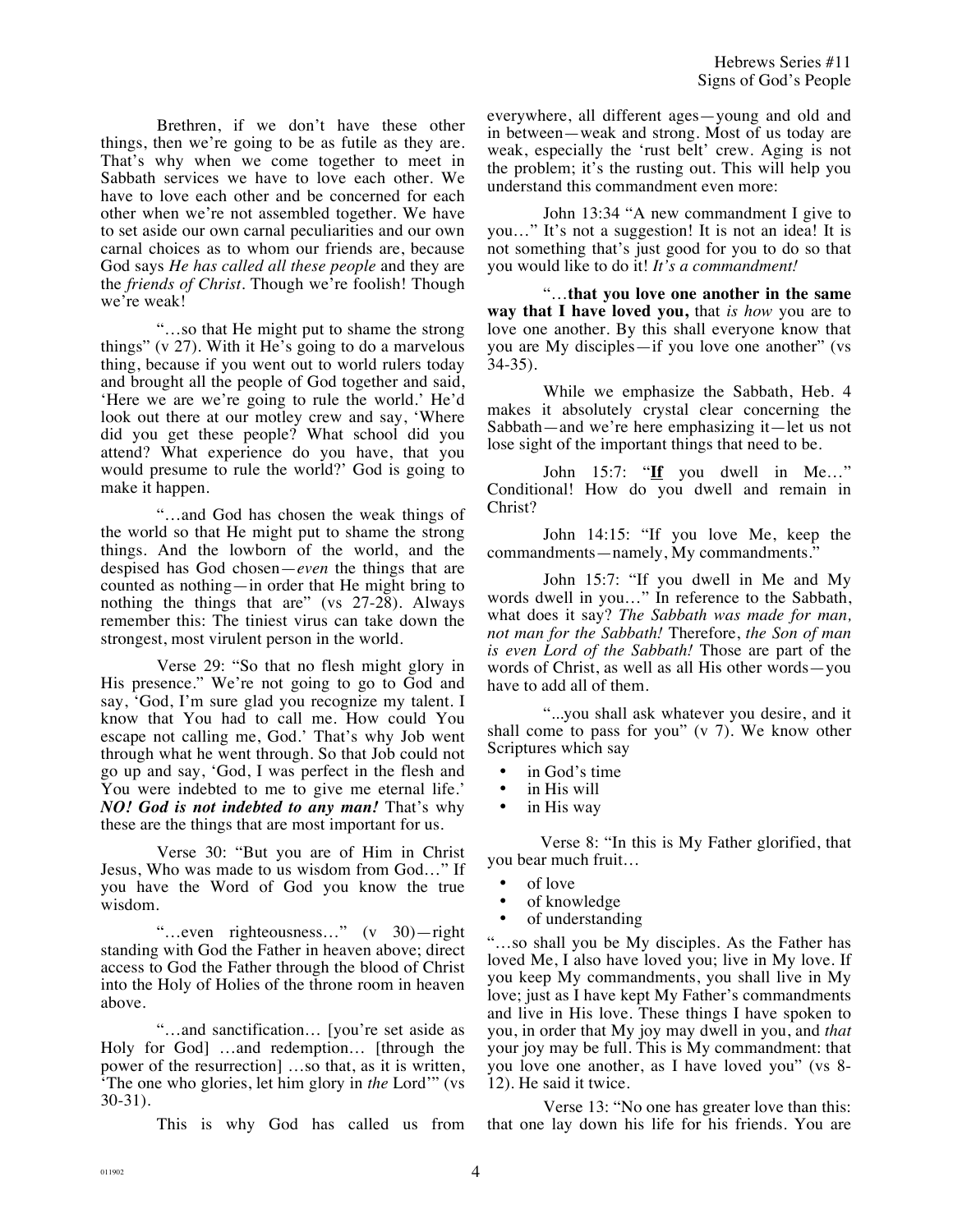My friends, if you do whatever I command you" (vs 13-14).

When it's all said and done, when we get together as brethren, remember, everyone that is together and has the Spirit of God is a *friend of Christ!* He loves each one. We are to love each other and view each other as the very friends of Christ *in spite of our*:

- weaknesses
- faults
- difficulties
- obnoxiousness

But then it gives a challenge to each person to grow and overcome, and overcome the difficulties and failings that they have in their own lives, through Christ.

## **IV. Fourth sign—Live by Every Word of God**

The final thing that shows that you are Christ's, is Deut. 8:3; Matt. 4:4; Luke 4:4—'Man shall not live by bread alone, but by every word that proceeds out of the mouth of God shall man live.' All of those are signs.

#### **V. Fifth Sign—Keep the Sabbaths**

Now, we're going to look at the sign of the Sabbath. We have the Sabbath in its proper perspective. However, Satan likes to come along and say: 'If you have all of these things that I have just now covered, you don't need to keep the Sabbath.' *Nonsense!* The truth is, you cannot have all of the above unless you keep the Sabbath.

I want to cover something very important, and this is in the way of a little review about 'katapausis' and the Sabbath and *rest* and *ceasing* and things like this.

Exodus  $31:12$ <sub>[transcriber's correction]</sub>: "And the LORD spoke to Moses saying, 'Speak also to the children of Israel, saying, "Truly you shall keep **My Sabbaths**…"'" (vs 12-13).

In the Hebrew and the Greek it is both plural. The Greek being the Septuagint; the Hebrew being the received official Masoretic text. The word 'keep' here in both Hebrews and Greek means *to keep, to observe, to guard, to protect!* This gives a responsibility of something that is a result of the first things that we covered as the signs of the people of God. This is what we are to do. Satan is there to attack that as the first thing.

I was talking with someone the other day and they said that it's so sad to see people who have kept the Sabbath for years, and you go up to them and they say, 'we don't have to do that anymore.'

Remember the example of two plus two plus two. If you only have two plus two, you have four, but the real equation will be six. If you have the things that I enumerated the first time and you don't have the Sabbath and the Holy Days, then you're still deficient! So, here's he given a responsibility *to keep, to guard, to protect!*

"…for it… [*keeping, guarding and protecting*] …*is* a sign between Me and you throughout your generations to know that I *am* the LORD Who sanctifies you" (v 13). Here's another key: *You cannot really know the Lord unless you keep the Sabbath and the Holy Days!*

Then He goes on reiterating about the weekly Sabbath. Let's come to Deuteronomy 5. The Sabbath commandment here is just a little bit different than the one in Exo. 20. Because they're a little different, does not mean that one cancels out the other. It means that they both go together. Remember, in understanding the Scripture, the principle of addition: The Scriptures go together and both apply. The theology of the world and their hatred toward the laws of God is that they have the principle of subtraction. They come along and say, 'Since this commandment is not the same as the one in Exo. 20, therefore, which one is right?' Since we don't know which one is right, are we really under obligation to do anything?' That's the carnal reasoning!

Deuteronomy 5:12: "Keep…" In both Hebrew and Greek it means *to keep, to observe, to guard, to protect!* The Spanish is *guard*.

"…the Sabbath Day to sanctify it as the LORD your God has commanded you. Six days you shall labor and do all your work. But the seventh day *is* the Sabbath of the LORD your God…." (vs 12- 14). God owns it! God has a great purpose for it:

- to put His presence in it
	- to fellowship with you
		- $\checkmark$  through His Spirit
		- $\checkmark$  through His Word

When you read and study the Word of God, God is communicating to you. If you read the Word of God—which God has spoken—God has spoken to you. A lot of people say, 'If God would speak to me, I'd listen.' *He did!* That's important to understand. It belongs to God for a great and a marvelous purpose. That's what it's all about in Heb. 4:9, about entering into His *rest.*

"…*In it* you shall not do any work, you, nor your son, nor your daughter, nor your manservant, nor your maidservant, nor your ox, nor your donkey, nor any of your livestock, nor your stranger within your gates… [it does not say 'automobile'] …so that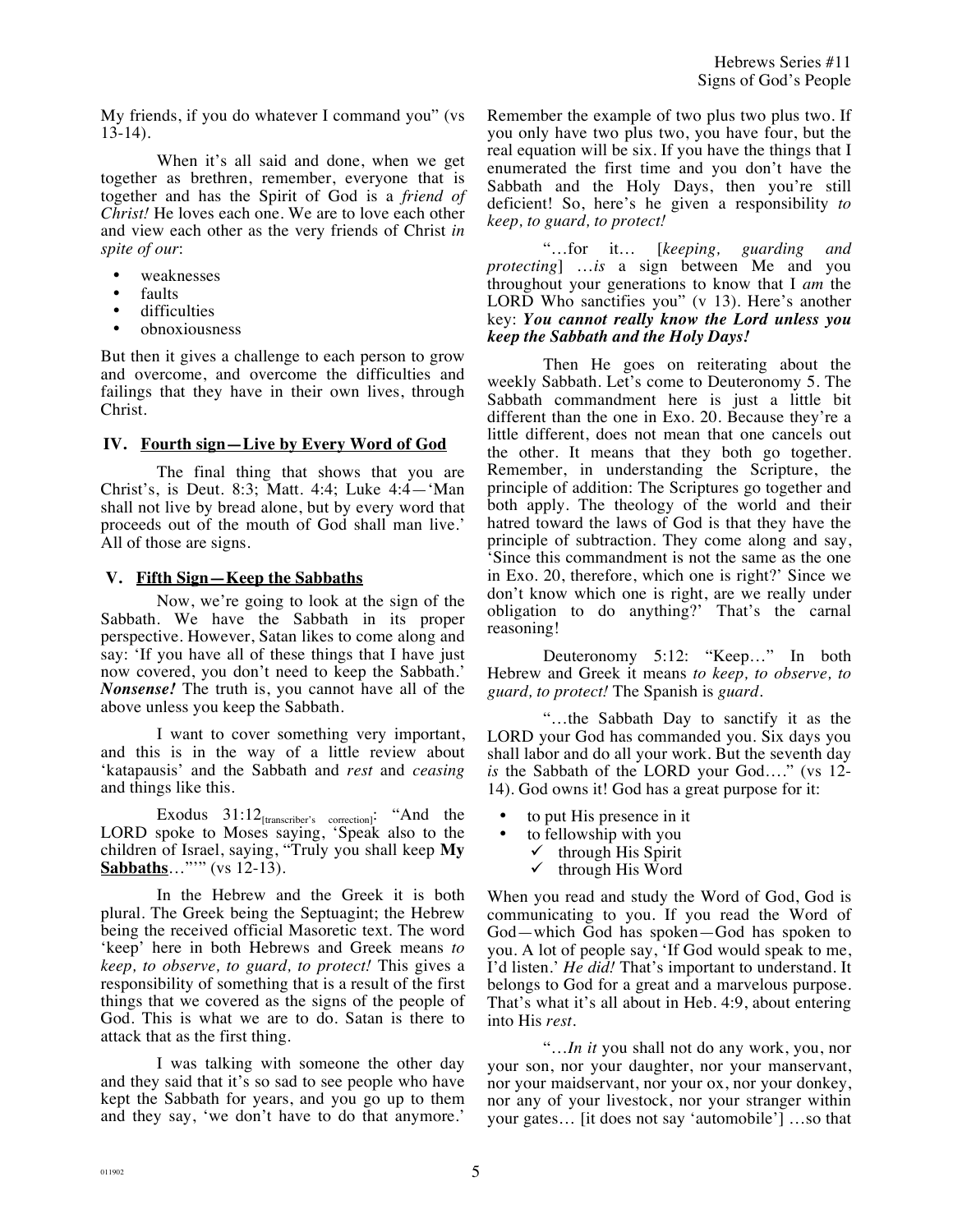your manservant and your maidservant may rest as well as you. And remember… [we're to remember this, too, because we have the spiritual application of it] …that you were a slave in the land of Egypt…" (vs 14-15).

Today we are to remember when we were out there in the world. As well intended as we may have been, or as bad and evil as we may have been, we were slaves to sin and Satan the devil. We are saved—by God's grace (Eph. 2), because He loves us—from our sins and trespasses in which we were dead, in which we were held in bondage in slavery.

"…and the LORD your God brought you out from there with a mighty hand and with an outstretched arm…." Likewise, the calling of God to understand the Truth and to receive the Holy Spirit of God is as much a miracle as coming out of Egypt with a strong hand. Even more so because God had to work in your mind to do something, which is the hardest place to work.

"…**Therefore, the LORD your God commanded you to keep the Sabbath Day**." (v 15).

Remember the Scripture that Jesus said in the Sermon on the Mount, Matthew 5:17: "Do not think that I have come to abolish the Law or the Prophets; I did not come to abolish, but to fulfill."

In *A Harmony of the Gospels* you can read the commentary on the Sermon on the Mount. Also see booklet: *How Did Jesus Fulfill the Law and the Prophets?*

Notice that Paul whom people say was an advocate of doing away with the laws and commandments of God. Here he is called to task. He was in Caesarea in prison, and Felix was the one who was the Roman curator at the time. Caesarea was one of those regional capitals, which was part of the Roman Empire. They were to have the Jews come down from Jerusalem to bring the charges against Paul, and Paul gave his defense.

Acts 24:12: "And neither did anyone find me disputing with anyone in the temple, nor inciting a tumult among the people—neither in the synagogues, nor in the city; neither can they prove *the things* of which they now accuse me. But I confess to you that according to the way, which they call heresy…" (vs 12-14). Believing in Christ as Savior; believing in forgiveness of sin through the blood of Christ, the grace of God.

"…so I serve the God of my fathers… [Abraham, Isaac and Jacob] …believing **all things** that are written in the Law and the Prophets" (v 14).

We're going to look at something in the

Prophets. Paul said he believed this. There's a great message here:

Ezekiel 20:1: "And it came to pass in the seventh year, in the fifth *month*, the tenth day of the month…" This is the seventh year of the Babylonian captivity of the Jews.

"…that some of the elders of Israel came to ask of the LORD, and sat before me"  $(v 1)$ . So, they came to Ezekiel and they're going to ask him, 'Why are we here?' How many sermons have we heard that started out with 'Why are you here?' When you've lost your home; you've lost your land; you've lost all that you possess; and now you're a prisoner of war in a prisoner of war camp. He had a little bit of freedom, so he came and sat before them.

Verse 2: "And the Word of the LORD came to me, saying." These are not the words of Ezekiel; *these are the words of God!* Like I've said before, If God said it and you read it, then God has spoken to you.

Verse 3: "Son of man, speak to the elders of Israel and say to them, 'Thus says the Lord GOD, "Have you come to inquire of Me?…."'" Isn't that what people do? *The biggest mistake that people do is go to God and have Him approve their actions!*

"'…*As* I live,' says the Lord GOD, 'I will not be inquired of by you.'" (v 3). Why do you come and question ME? God *is* God!

Verse 4: "'Will you judge *them*, son of man, will you judge them? Cause them to know the abominations of their fathers.' And say to them, 'Thus says the Lord GOD; "In the day that I chose Israel, and lifted up My hand to the seed of the house of Jacob, and made Myself known to them in the land of Egypt; when I lifted up My hand to them, saying, 'I *am* the LORD your God'"" (vs 4-5).

This ties right in with the first commandment, which is: *I AM the Lord your God which brought you out of the land of Egypt!* That is the first commandment; everything else flows from that. If you don't believe the first one, then you're picking and choosing of which ones you will observe, and that amounts to thievery and lawlessness, that you would create a religious system using the Scriptures partially and excluding the rest of the words of God. That's why it says that the 'mystery of iniquity or lawlessness does already work' (2-Thess.). **Remember:**

- there is prosperity in sin, and pleasure in sin for a season
- Satan would like to deceive you and have you happy and believing in your deception that you are right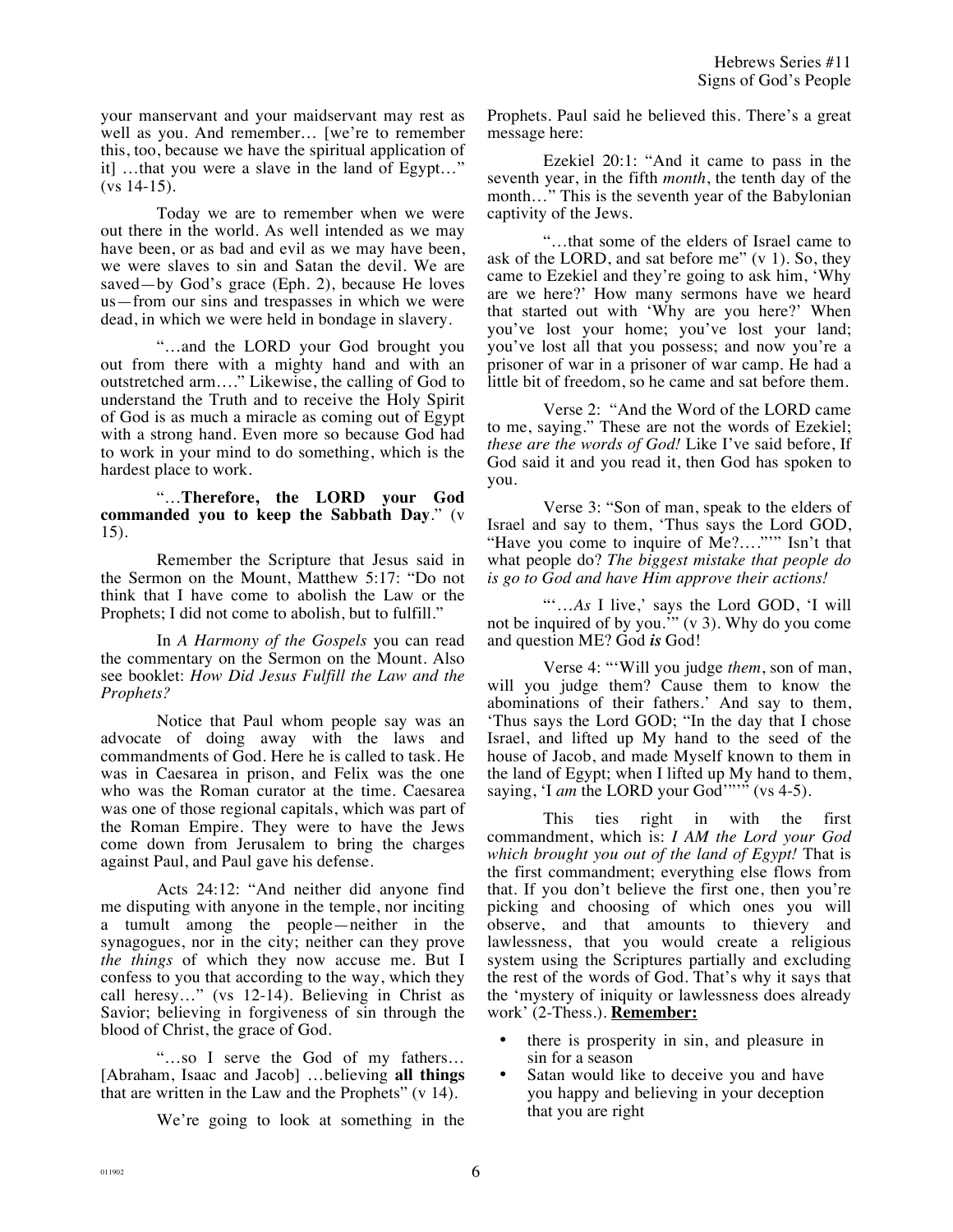What better condition?

Satan told Jesus, 'If you bow down and worship me, I'll give you all the kingdoms of the world, for they're delivered unto me and I give it to whomsoever I will.'

Therefore—I won't say all—many of the surface blessings that come from a lawless religion, do not come from God! That's rather shocking! You need to understand that not all 'good' comes from God. There is a 'good' that comes from the Tree of the Knowledge of Good and Evil, which then is the good that *seems right to a man, but the ends thereof are the way of death!*

He made it clear, v 6: "In the day *that* I lifted up My hand to them, to bring them out from the land of Egypt into a land that I had searched out for them… [and He blessed them] …flowing *with* milk and honey, which *is* the glory of all lands" At that time:

- it was forested
- it was beautiful
- it was fertile
- it had streams
- it had valleys<br>• it had the best
- it had the best climate in the whole world

Down in what is called the Jordan Valley, that climate being anywhere from 1200 feet below sea level clear down to the Dead Sea, you have the best climate in the winter to where you can even grow melons. Wonderful land!

Verse 7: "Then I said to them, 'Let each man throw away the abominations of his eyes, and do not defile yourselves with the idols of Egypt….'"—which then are other religions and other gods. And today, what is the greatest fascination of archeology; one of the greatest fascinations? *Egyptology;* the Egyptian pyramids, temples, mummies. They found out a lot about it. I just saw one the other day. Two of the most common diseases of Egypt were arthritis and hardening of the arteries. Nothing's new under the sun, and they had organic food!

Revelation 11:8: "And their bodies *will lie* in the street of the great city, which spiritually is called Sodom and Egypt, where also our Lord was crucified." That is Jerusalem! The long and the short of it is, nothing very much has changed since the exodus.

Ezekiel 20:7: "Then I said to them, 'Let each man throw away the abominations of his eyes, and do not defile yourselves with the idols of Egypt. I *am* the LORD your God.'…. [emphatically, the same as the first commandment] …But they rebelled against Me and would not hearken to Me. They did not each man throw away the abominations of their eyes, nor did they forsake the idols of Egypt. And I said, 'I will pour out My fury against them to fulfill My anger against them in the midst of the land of Egypt.' But I worked for My name's sake…" (vs 7- 9).

Because He promised Abraham, God would not pollute His name. If God promises, He cannot lie, and He told Abraham that it would be so, which was not conditioned upon the behavior of his descendants. Therefore, since it was not conditioned on the behavior of his descendants, He promised He would do it, and He did it, but He also then punished the descendants for their behavior. He did not deprive them of the blessing that He promised, but when they didn't do as He commanded then He punished them.

Verse 9: "But I worked for My name's sake that it should not be profaned before the heathen…" Moses said it to the Lord. Remember when they rebelled in making the golden calves? Remember the weakness of Aaron? What did Moses say? After God said, 'Leave Me alone and I'll destroy them all and raise up a great nation of you and fulfill My promise.' Moses said to God, 'Lord, the heathen will say that You brought them out here in the wilderness to kill them.' God repented of that judgment. God said, 'All right, I won't do it.'

Verse 9: "But I worked for My name's sake that it should not be profaned before the heathen among whom they *were, for* I made Myself known to them in their eyes, by bringing them out of the land of Egypt."

This was a world-known thing! Egypt lay in such desolation and ruin that it was 400 years before they recovered from that. It was known! Remember when they were on the other side of the Jordan and ready to cross? All the heathen were afraid and they remembered what was done in Egypt and they said, 'Oh, it's going to happen to us.' That's what it's talking about here.

Verse 10: "And I caused them to go out from the land of Egypt, and brought them into the wilderness. And I gave them My statutes and showed them My ordinances, which *if* a man do, he shall even live in them. And also **I gave them My Sabbaths**…" (vs 10-12)—plural—so the Sabbath and Holy Days are gifts from God!

In the New Testament a 'gift' is called *grace.* Comes from the word *grace.* A lot of people don't like to say *grace* and *Sabbath* go together, but they do! If it is a gift that God has given, and in that day God puts His presence to fellowship with you, which is a gift; and you have the Holy Spirit of God,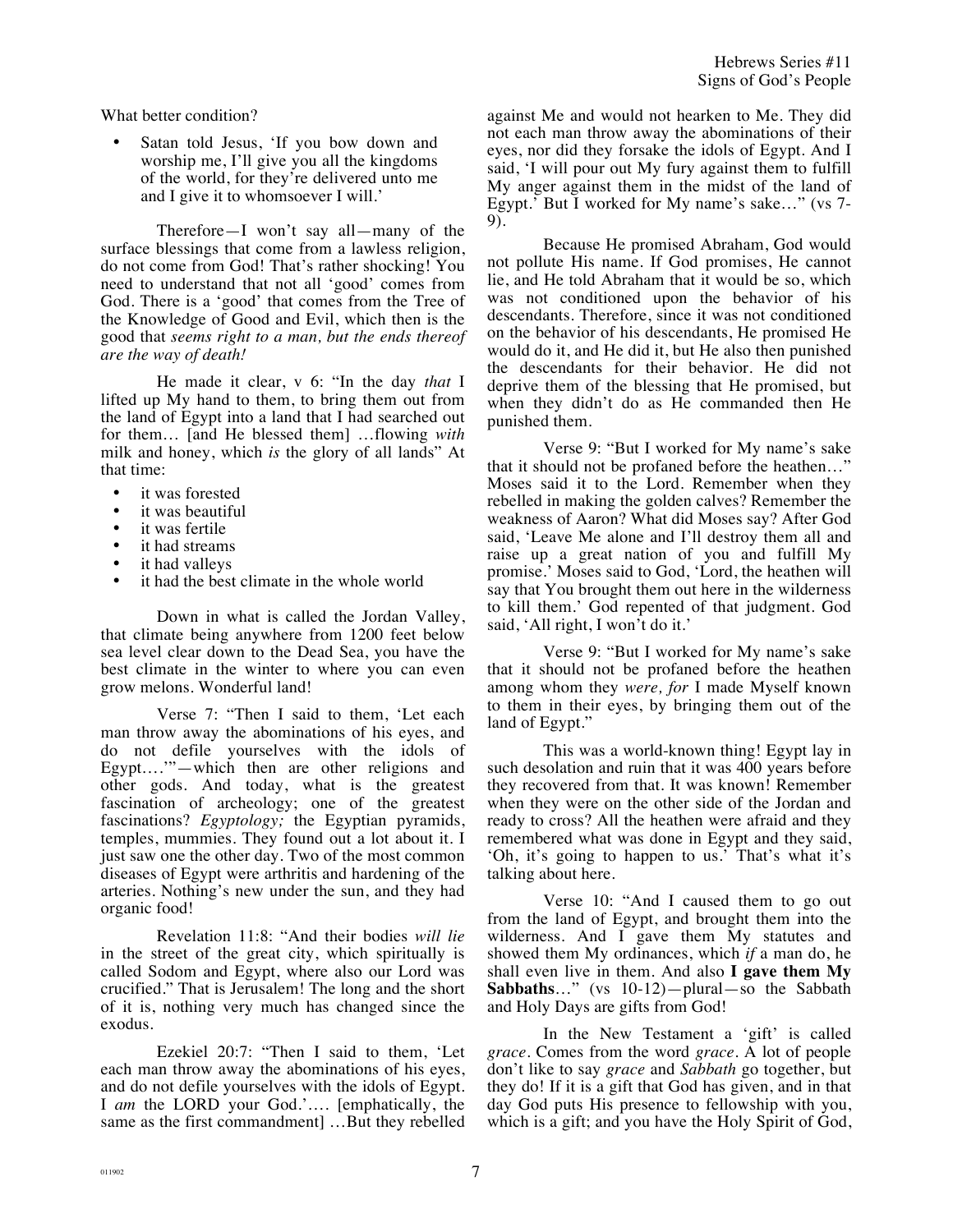which is a gift; and it's all grace, the way that you fulfill the Sabbath is through the *grace of God while you keep it!* They're not contradictory one to another. Paul said, 'Do we, through grace, abolish the Law? GOD FORBID! We establish the Law.' So likewise, with the Sabbath, *you establish the Sabbath through the grace of God because it is His gift!* Remember: *He rested on the Sabbath and was refreshed!*

That's so that when we rest on the Sabbath and we become before God to learn of His Word, to learn of His way… I'll tell you what, if we don't keep the Sabbath every week, we're all just carnal enough that we begin losing it a little bit, a little bit every Sabbath. That's why we have the Sabbath! If we come to God on the Sabbath Day:

- knowing it's a gift
- knowing that we have His Holy Spirit
- knowing that He wants to fellowship with us
- knowing that He wants to bless us
- knowing that He wants to give us the way of salvation on this day so we can understand it

*therefore, it* becomes one of the most important tools of God

- to keep us in the faith
- to keep us in the love of God
- to keep us focused on His plan and purpose

That's why it says in Hebrews 4:9: "There remains, therefore, **Sabbath-keeping** for the people of God." When they cease doing that and cease looking to Christ—what happens? *He warned them that they were committing the unpardonable sin*  (Heb. 6).

Ezekiel 20:12: "And also I gave them My Sabbaths **to be a sign between Me and them**… [We already covered the other signs that were in addition to it for the New Testament/New Covenant.] …that *they* might know that I *am* the LORD who sanctifies them."

A very important thing to understand. Howbeit in 1-John they may not have been all the way into Sunday-keeping, but starting into it, therefore, he gives this warning. Remember, even there it says you're going to know the Lord, because of the Sabbath.

1-John 2:3: "And by this *standard* **we know** that **we know** Him…" You know it! That's why

- in the process of conversion
- in the process of growing and overcoming

in the process of the trials that we go through

—which we all go through—we come *to know that we know!* It's one thing to say, 'I know' and still maybe have a doubt. It's another thing to say that *you know that you know*—no doubt! Total conviction! Total truth, because you *believe God* and *believe in God*.

Verse 3: "And by this *standard* we know that we know Him: **if** we keep His commandments. The one who says, 'I know Him,' and does not keep His commandments, is a liar, and the Truth is not in him. On the other hand, *if* anyone is keeping His Word, truly in this one the love of God is being perfected. By this *means* we know that we are in Him" (vs 3-5)—which goes right back to where we started.

Verse 6: "Anyone who claims to dwell in Him **is obligating** himself also to walk even as He Himself walked."

- Did Jesus ever break the Sabbath? *No!*
- Did He ever sin? *No!*
- What is sin?
- *Sin is the transgression of the Law!*

New Testament doctrine, written by John, agrees perfectly with this concerning the Sabbath:

Ezekiel 20:12: "…that *they* might know that I *am* the LORD who sanctifies them. But the house of Israel rebelled against Me in the wilderness… [we covered all of that in Heb. 3] …they did not walk in My statutes… [right under the very nose of God] …and they despised My ordinances, which *if* a man does, he shall even live in them. And they greatly polluted My Sabbaths. And I said, 'I will pour out My fury on them in the wilderness to destroy them'" (vs 12-13).

God had an obligation to Abraham, Isaac and Jacob, and an obligation for His name's sake to the rest of the world.

Just like I brought out at the beginning with us. As brethren within the Church, what we are as a people, we're to love each other and we're stuck with each other. So likewise—'God, because of His promises, was stuck with Israel in their rebellion which Moses said, 'You were rebelling from the day that I knew you.' That's quite a relationship. Does God love His people in spite of everything? *Yes!* But, will He correct them for their sins? *Yes!*

Verse 14: "But I worked for My name's sake, so that it should not be profaned before the heathen in whose sight I brought them out. And also I lifted up My hand to them in the wilderness, *and swore* that *I* would not bring them into the land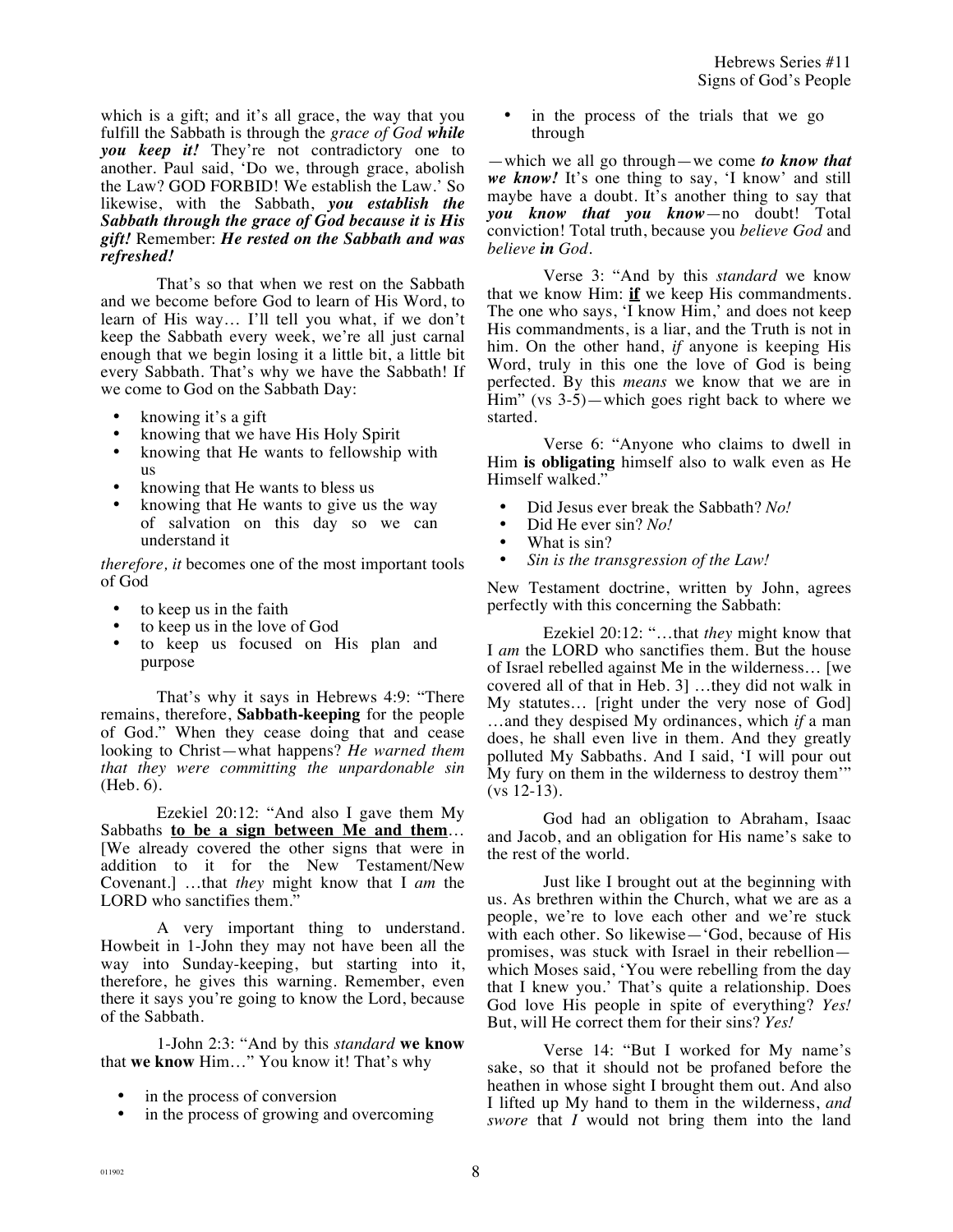which I had given *them*—flowing *with* milk and honey, the glory of all lands—because they despised My judgments and walked not in My statutes; and they polluted My Sabbaths; for their heart went after their idols. Nevertheless My eye spared them—from destroying them; nor did I make an end of them in the wilderness. But I said to their children in the wilderness…" (vs 14-18).

Remember, they wandered in the wilderness 40 years and their carcasses were strewn all over the desert and buried. The ones 20-years-old and downward were able to live and go into the 'promised land.' Here He is telling them in the wilderness, "…'Do not walk in the statutes of your fathers, nor observe their judgments, nor defile yourselves with their idols'" (v 18).

God had to put up with an awful lot; He puts up with an awful lot. I don't remember the exact time-setting of the division of the ten tribes of Israel after Solomon died, during the days of Jeroboam and Rehoboam, but God put up with the paganism of the ten tribes for well over 200 years before He sent them off into captivity. He put up with their paganism right in the wilderness.

Amos 5:21: "I hate, I despise your feast days, and I will take no delight in your solemn assemblies."

Why? *Because they're not solemnized to God!* God didn't call for them. Those are not the ones that God authorized. These are by 'do-gooders' who are going to do their thing and try and force it down God's throat, which He won't do.

Verse 22: "Though you offer Me burnt offerings and your grain offerings, **I will not accept them.** Nor will I regard the peace offerings of your fat animals."

If the heart was not right, if it was not according to the way that God said, then it was unacceptable! It fits into the same category as the sacrifice between Abel and Cain. Cain did it his way, to say, 'God, You must accept it; look how good I am.' And God said, 'No, sin lies at the door.' Abel did it according to the way that God said and he was righteous. Likewise, here, He says, 'No, I'm not going to listen to it.'

Verse 23: "Take the noise of your songs away from Me; for I will not hear the melody of your harps. But let judgment roll down like waters, and righteousness like a mighty stream. Have you offered sacrifices and offerings to Me **forty years in the wilderness**, O house of Israel?" (vs 23-25).

Remember how I said in going through Stephen's statement that the tabernacle had to be removed out of the camp because of the sins of the people. And that there were Sabbath services with Moses and those who worshipped God, and there were these services with those people who rebelled. Listen, here it is right here. Do we have 40 years? *Yes, in the wilderness!* That's what it says, in the wilderness for 40 years.

Verse 26: "But now you have carried the tabernacle of your Moloch and Chiun, your images, the star of your gods which you made for yourselves…. [which they never gave up] …So I will cause you to go into exile beyond Damascus,' says the LORD, Whose name *is* the God of hosts" (vs 26-27).

We have, likewise, the same thing here in Ezek. 20 in the seventh year of their captivity. In the fifth month on the tenth day, they came before Ezekiel to find out: 'What's the Word of the Lord? When are we going to get out of this captivity? We don't like it.' So, this is what He said:

Ezekiel 20:19: "I *am* the LORD your God…. [again relating to the first commandment] …Walk in My statutes, and keep My ordinances, and **do them**, and keep My Sabbaths Holy; and they shall be a sign between Me and you, that you may know that I *am* the LORD your God…. [the Bible talks about He held out His hand to a gainsaying people] …But the children rebelled against Me…." (vs 19-21).

There are certain events that happen that become so mind-impressing that you wouldn't forget, such as when we had the earthquake here in 1988. Well, there was an earthquake that took place after the golden calf, and all of those that were on God's side came over to Moses, and the earth opened up and swallowed those who did not come over to Moses' side, for their golden calf and religious activities that they had of which Aaron was greatly to be blamed in it. You would think that if you were standing there and you witnessed that, that that would be enough for you to hear and fear that God means what He says. But it didn't impress them.

Verse 21: "But the children rebelled against Me. They did not walk in My statutes, nor keep My ordinances to do them—the ordinances which, *if* a man do, he shall even live in them. And they polluted My Sabbaths…" Listen, when you pollute the Sabbath it is an abomination and you pollute God's name.

"…and I said I would pour out My fury on them, to fulfill My anger against them in the wilderness" (v 21). You talk about long-suffering!

Since you have trials, and some of them are pretty tough to go through, we've never asked: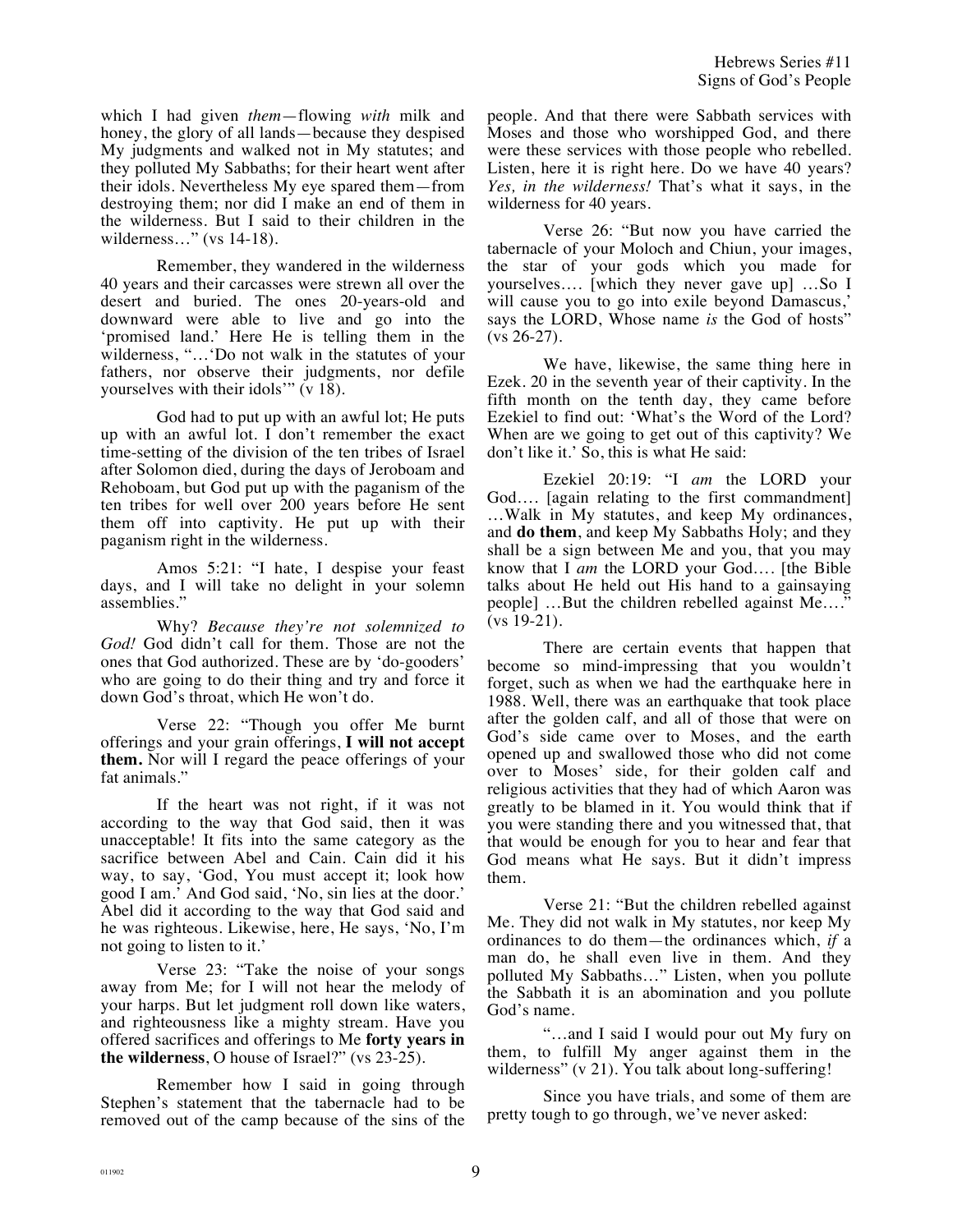- Does God have trials?
- Was this not a trial for God in dealing with the children of Israel?
- Was it not as frustrating to Him as some of your trials are to you?

He had His presence there in the pillar of cloud by day and fire by night and they still didn't believe. Seeing is not believing! When God gets mad, listen! God says, 'Vengeance belongs to Me.'

Verse 22: "Nevertheless, I withdrew My hand and worked for My name's sake, that it should not be polluted in the eyes of the heathen, in whose eyes I brought them out. I also lifted up My hand to them in the wilderness, *swearing* that I would scatter them among the heathen and scatter them throughout the lands" (vs 22-23)—which He eventually did.

It is true to this day, especially for the Jews who are hissing and cursing to this day, until they repent and accept Jesus Christ—yes, Jesus Christ! that shall continue. I think the final holocaust is going to be worst than what Hitler had. In that we know they will repent!

This is a very key, important verse to understand, because this is where Sunday-keepers go to say *we don't have to keep the Sabbath*.

Verse 24: "Because they had not done My ordinances, but had despised My statutes and had polluted My Sabbaths, and their eyes were after their fathers' idols." Today, that's this way:

- Once a Catholic always a Catholic. My mother and father were Catholics and it's good enough for them, it's good enough for me.
- Once a Buddhist always a Buddhist. My mother and father were Buddhists, therefore, it's good enough for me.
- Once a Muslim always a Muslim, and my mother and father were Muslim and it's good enough for me.
- Once a Protestant; my mother and father were Protestants and it's good enough for me.

## *Went after their idols!*

Verse 25: "Wherefore I also gave them **over to** *their own* statutes that were not good, and *their own* ordinances which they could not live. And I defiled them in their own gifts…" (vs 25-26) meaning *He gave them up to their pagan religions* and let them suffer the consequences of it.

That's what He did. This does not mean that He forsook His Sabbath as those who believe in Sunday-keeping try and twist and turn it.

"…in that they caused all that opened the

womb to pass through *the fire*…" (v 26). They went so far as to worshipping Molech and passing their children through the fire. In other words, the firstborn were sacrificed as a burnt offering.

"…that I *might* make them desolate, to the end that they might know that I *am* the LORD" (v 26). This is meaning: Through the experience of this horrible sin, they will come to absolutely abhor it so much that they would repent! In that repentance they might know and understand that God's way is supreme and not their way.

Verse 27: "Therefore, son of man, speak to the house of Israel and say to them, 'Thus says the Lord GOD, "Yet in this your fathers have blasphemed Me, in that they have acted treacherously against Me. When I had brought them into the land, which I lifted up My hand to give to them, then they saw every high hill, and all the thick trees, and they offered their sacrifices there. And there they provoked *Me* with their offerings. There also they made their sweet savor, and poured out their drink offerings…. [that is to other gods] …And I said to them, 'What *is* the high place to which you go?' And its name is called High Place to this day."' Therefore say to the house of Israel, 'Thus says the Lord GOD, "Are you defiled in the same way as your fathers? And do you commit whoredoms after their abominations? For when you offer your gifts, when you make your sons to pass through the fire, you defile yourselves with all your idols, even to *this* day. And shall I be inquired of by you, O house of Israel? *As* I live," says the Lord GOD, "I will not be inquired of by you"" (vs 27-31).

- You're not going to come and question Me!<br>• I've done all of this!
- I've done all of this!<br>• I've been gracious!
- I've been gracious!
- I've been good!
- I've been kind!
- I forebear!

Verse 32: "'And what comes into your mind shall not come to pass at all—in that you say, 'We will be like the heathen, like the families of the countries, to serve wood and stone.'"

That is a prophecy we can carry unto this day, that we'll have a great one-world religion where we all get along.

Verse 33: "'*As* I live,' says the Lord GOD, 'surely with a mighty hand, and with a stretched out arm, and with fury poured out, I will reign over you'" (v 33). Eventually it's going to be. Finally they will repent.

Verse 43: "'And there… [when He finally brings them out of captivity] …you shall remember your ways and all your doings in which you have